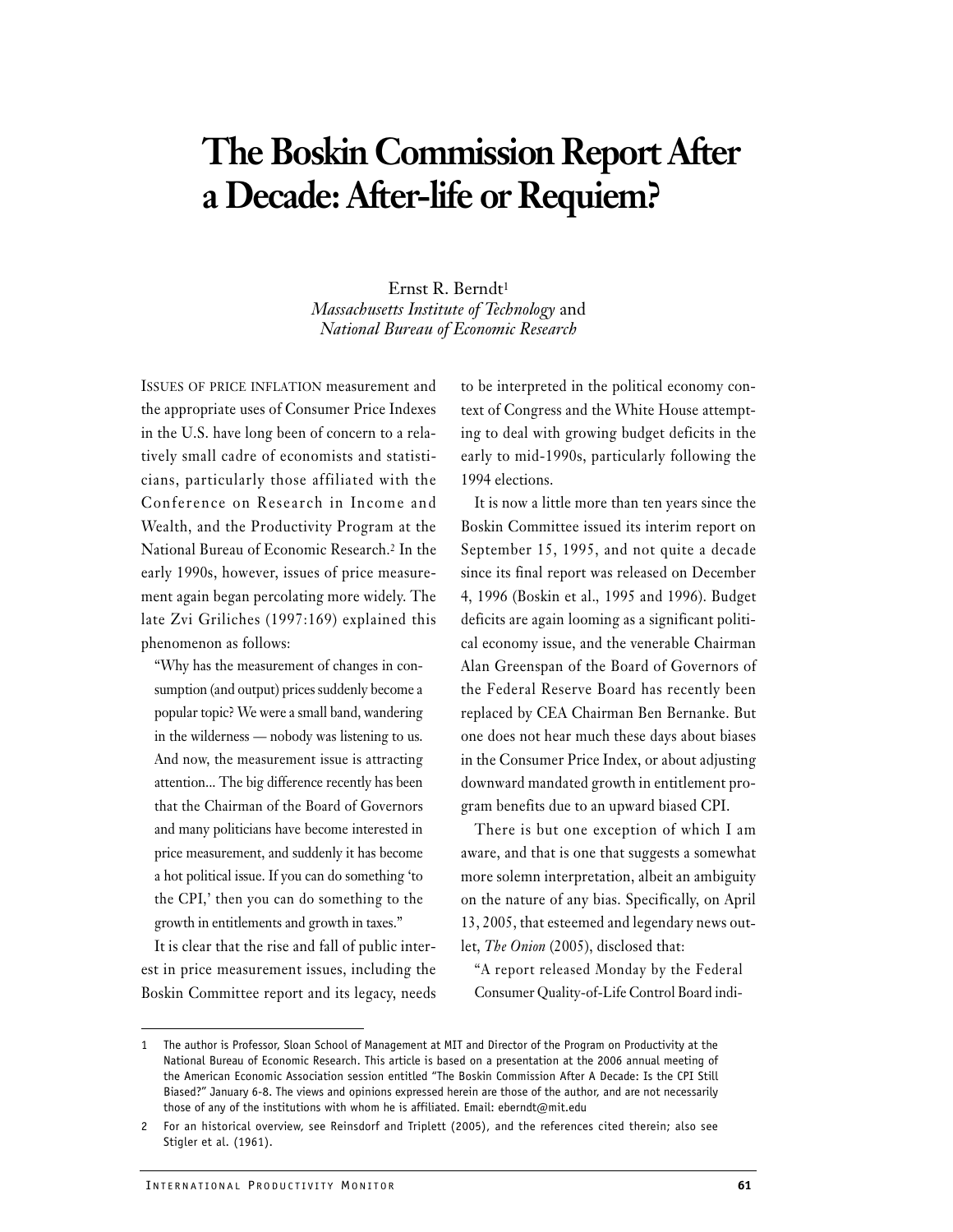cates that the cost of living now outstrips life's benefits for many Americans. 'This is sobering news', said study director Jack Farness. 'For the first time, we have statistical evidence of what we've suspected for the past 40 years: Life really isn't worth living.'"

Putting aside the idiosyncratic Onion pronouncement, why is it that inflation and price index measurement issues are no longer in the news? Did the Boskin Committee lay these issues to rest? Has subsequent research effectively addressed and resolved the issues identified by the Boskin Committee? Has the BLS implemented all the principal Boskin Committee recommendations so that the Boskin Committee is now but an interesting footnote in the political economy history of measurement? Or are Congress, the public and the economic policy community still in stubborn denial concerning the continued importance of an upward bias of about 1.1 percentage points annually in the CPI — perhaps the most memorable conclusion reached by the Boskin Committee?

What has transpired since the Boskin Committee descended from the mountain and tabled their conclusions and recommendations? While much could be and perhaps some day will be written about the legacy of the Boskin Committee, given the constraints of time and space, here I will offer only several observations.

## **The First Five Years after the Boskin Committee Report: Updates and More Commissions**

In the opening paragraph of the Conclusion section in both its interim and final report, the Boskin Committee chose to highlight the budgetary implications of their findings:

"Despite important BLS updates and improvements in the Consumer Price Index, it is likely that changes in the CPI have substantially overstated the actual rate of price inflation. Moreover, revisions have not been carried out in a way that can provide an internally consistent series on the cost of living over an extended span of time. More importantly, **changes in the Consumer Price Index are likely to continue to overstate the change in the true cost of living for the foreseeable future**. This overstatement will have important unintended consequences, including overindexing government outlays and tax brackets and increasing the federal deficit and debt. If the intent of such indexing is to insulate recipients and taxpayers from changes in the cost of living, use of the Consumer Price Index has in the past, and will in the future, overcompensate (on average) for changes in the true cost of living."3

Thus, technical issues regarding the net inaccuracy of the CPI were immediately blended in with issues of bias, redistribution and equity by the Boskin Committee.

Initially, some in Congress responded by seeking legislation that would explicitly trim the rise in benefits and reduce the tax-bracket indexing by some given amount off CPI growth, while others argued that the BLS should get it right in the first place and not accommodate arbitrary judgments about CPI accuracy from outside the agency (see, for example, Black, 1997, and Calmes, 1997). The Boskin Committee itself recommended establishing a rotating expert advisory committee that would periodically recommend the "Inflation Adjustment Factor" that in its judgment would best represent the modification of the CPI rise needed to offset the actual change in the cost of living — a recommendation endorsed by Chairman Greenspan and others (Feldstein, 1997).

While the Boskin Committee report was offered at a time when such a "big fix" was

<sup>3</sup> Boskin et al. (1995:26-27); Boskin et al. (1996:87-88). In the 1996 final report, the words "for the foreseeable future" and "tax brackets" replaced the words "for the next few years" and "tax rules" that appeared in the interim report. In both the interim and final report, the same selected words appeared in bold.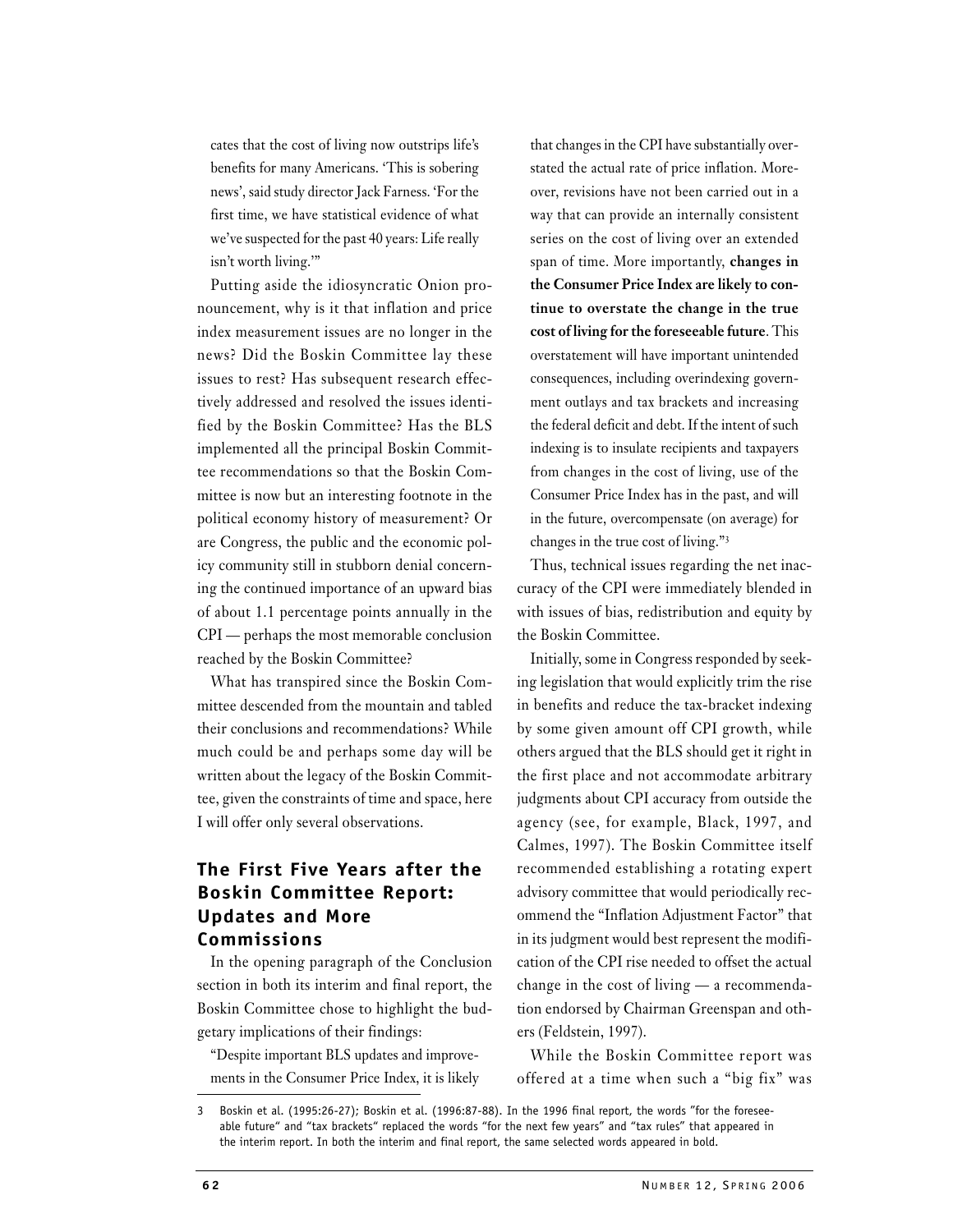politically attractive to some, Committee member Zvi Griliches was particularly vocal in arguing that redistribution and CPI measurement issues ought to be separated. Regarding indexing for the retired elderly on pensions, for example, Griliches advocated that the elderly should share the burden with workers receiving flexible wages, stating that "Compensation arrangements should be based on a price index of the domestic valueadded components of the various consumption goods — or perhaps on something like the median wage" (Griliches, 1997:172). Griliches then went on to say:

"It seems kind of backwards to say we are going to reduce the rate of growth of transfers to, for example, a person with paraplegia by 1 per cent per year without asking whether the actual support level is the correct level for him. There is a cowardice in our political system that is very depressing. The real question is: What is the right level of transfers? The rate of escalation may have a first-order impact on the budget, but it is second-order relative to the real issues involved."4

After the dust finally settled on budgetary negotiations in 1997 and Congress passed the Omnibus Balanced Budget Act of 1997 that effectively sidestepped CPI indexing issues, what was the next response to the Boskin Commission? Not surprisingly, the solution was quite straightforward: Form some more committees, who will then issue new reports and updates.

First there was The Conference Board, who formed a Study Group on the CPI which, like that of the Boskin Commission, consisted solely of economists and had a clear bipartisan flavor: Paul W. McCracken and James Tobin served as co-chairs, and Charles R. Hulten,

Marvin Kosters and Robert D. Reischauer as study group members.<sup>5</sup> The Conference Board 1999 report has received remarkably little attention, although some of its recommendations overlapped with those of the Boskin Committee and the subsequent National Academy of Sciences Panel. Perhaps the relative obscurity of this report reflects in part its inaccessibility — even today it is priced at \$295 US by The Conference Board.6

Responding to a request from Senator Moynihan, in June 1999 the U.S. General Accounting Office (GAO) initiated a study identifying methodological changes the BLS made to the CPI since the Boskin Committee issued its final report in December 1996. It was also asked to obtain the opinions of the five former Boskin Committee members on how much of the bias in the CPI remained after changes were implemented by the BLS. In its February 2000 report, the GAO identified seven changes that had been implemented by the BLS, and three that had been announced but not yet implemented (U.S. Government Accounting Office, 2000). The four remaining members from the former Boskin Committee estimated that these BLS changes in CPI measurement had reduced the annual upward CPI bias from 1.1 percentage points to between 0.73 and 0.90 points.7

Next, later in 1999, with sponsor funding from the Bureau of Labor Statistics, and after a series of exchanges among the BLS and others regarding the extent to which the CPI should be conceptualized within the framework of the economic theory of the cost-of-living,8 the Committee on National Statistics in the Division of Behavioral and Social Sciences and Education at the National Academy of Sciences (NAS) formed

<sup>4</sup> Griliches (1997:173). Also see Kuttner (1997) on this point.

<sup>5</sup> The Conference Board coordinators of the study were Edgar Fiedler and Gail Fosler (1999).

<sup>6</sup> http://www.conference-board.org/publications/describe.cfm?id=437, last accessed 1 January 2006.

<sup>7</sup> Boskin Committee member Zvi Griliches passed away in late 1999.

<sup>8</sup> For one observer's views of these exchanges on the role of the cost-of-living framework, see Triplett (2001).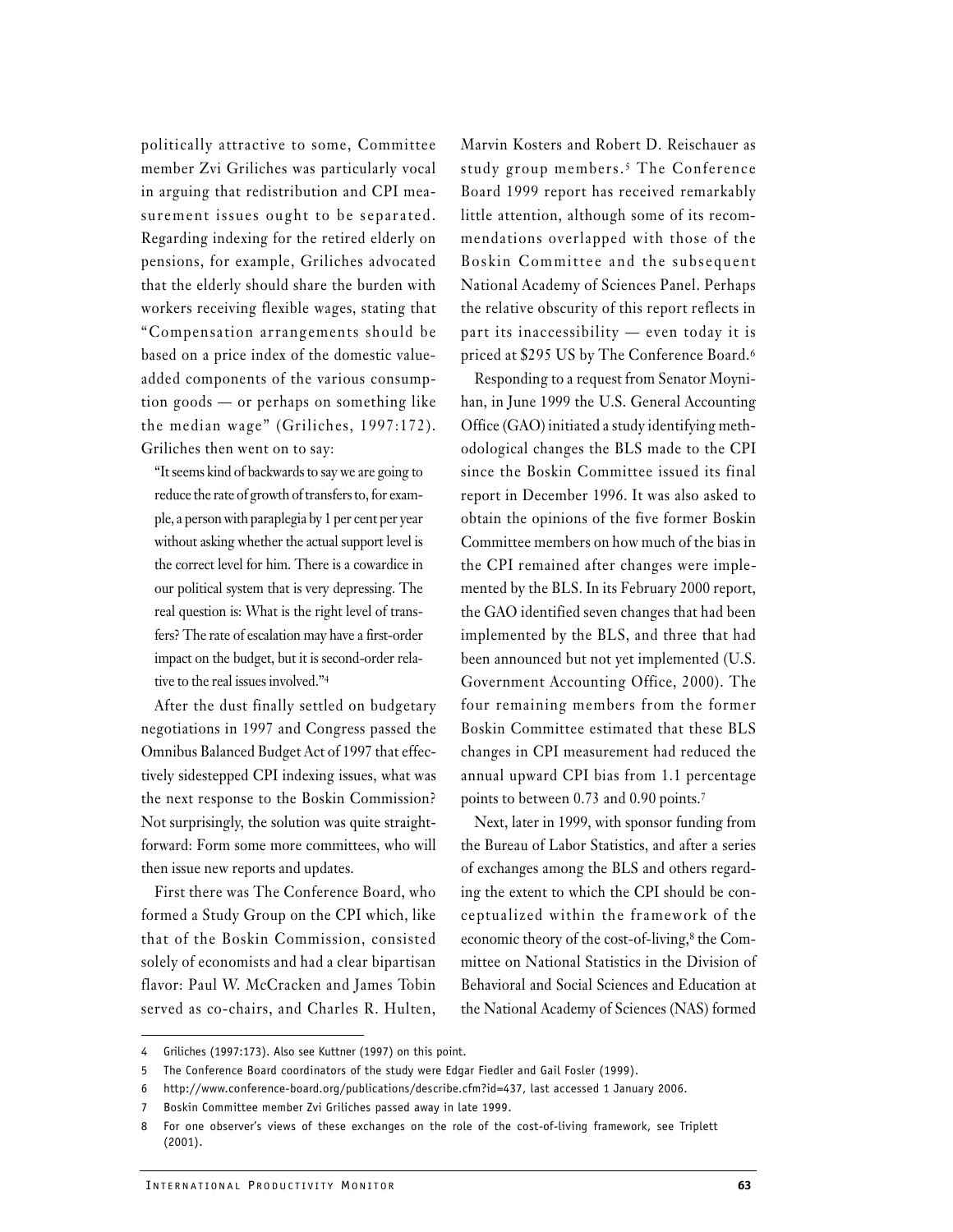a Study Panel of experts "to investigate conceptual, measurement, and other statistical issues in the development of cost-of-living indexes." (Schultze and Mackie, 2002:2). The study panel was chaired by Charles L. Schultze, with economist Christopher Mackie serving as its Study Director.

The NAS study panel differed from that of the Boskin Committee and Conference Board Study Group in several important respects. First, it was much larger — initially consisting of thirteen experts, whereas both the Boskin Committee and the Conference Board each had only five members. Second, the composition of the NAS panel was considerably more diverse than both the Boskin Committee and the Conference Board, whose members were all economists; the NAS panel included not only economists,9 but also sociologist Christopher Jencks, psychologist Norbert Schwarz, and statisticians such as Kirk Wolter and Albert Madansky. Thus the NAS panel was considerably more interdisciplinary and heterogeneous. Even among its economists, the NAS panel had a broader mix of empirical and theoretical members than did the Boskin Committee and The Conference Board Study Group.

Third and related, while the Boskin Committee members were seemingly for the most part in consensus regarding the appropriateness of the cost-of-living framework for evaluating the CPI, and in believing that on net there was an upward CPI bias of around 1.1 percentage points per year over the true costof-living, by contrast the NAS panel took nothing for granted, and started from scratch, vigorously arguing at considerable lengths amongst themselves on these and many other issues (e.g., the usefulness of the representa-

tive consumer paradigm, Engel curves and the implications of non-homotheticity for index numbers, and the validity of utility maximization in the context of experimental research findings from psychology, behavioral economics, and behavioral finance). Managing such a diverse group of social scientists and statisticians and coordinating the authorship of a very detailed and thorough report was most challenging. Chairman Charles Schultze merits accolades for his able and professional leadership as well as his persistence, good humor and thoughtfulness.

Fourth and finally, issues of budget deficits and overstated rates of inflation were not very visible in the booming and exuberant U.S. "new" economy of the late 1990s and early 2000s. Hence the absence of a strong political economy "big fix" mandate enabled the NAS panel to operate at a more leisurely and academic pace, deliberating issues in greater depth than did the Boskin Committee.

The NAS panel met numerous times for about two years, and then issued its report in late 2001 (Schultze and Mackie, 2002). Other papers in this symposium may comment in detail on its recommendations regarding the competing frameworks of the Cost of Living Index and the Cost of Goods Index, the appropriate role for hedonic regressions, and how these and other recommendations differed from those of The Conference Board and the Boskin Committee. Here I simply note that the NAS report received considerable publicity and discussion, in spite of the National Academy Press inexcusably making the report available online at that time to potential readers only by downloading it one page at a time, instead of as a single easily readable or downloadable PDF.10

Economists on the NAS panel included Charles Schultze, Ernst R. Berndt, Angus Deaton, W. Erwin Diewert, Claudia Goldin, the late Zvi Griliches, Van doorn Ooms, Robert Pollak and Richard Schmalensee.

<sup>10</sup> That policy has since changed somewhat since 2001. Currently the hardback version of *At What Price* is available for \$44.96, the hardback plus a pdf version sells for \$54, a 6.3 mb version of the PDF book sells for \$34, and chapters in pdf format sell for \$5.20 per chapter. Online readers can gain free access to the book, but the format is page-specific, and readers must engage in clumsy commands to read successive pages. See http://www.nap.edu/catalog/10131.html, last accessed January 2, 2006.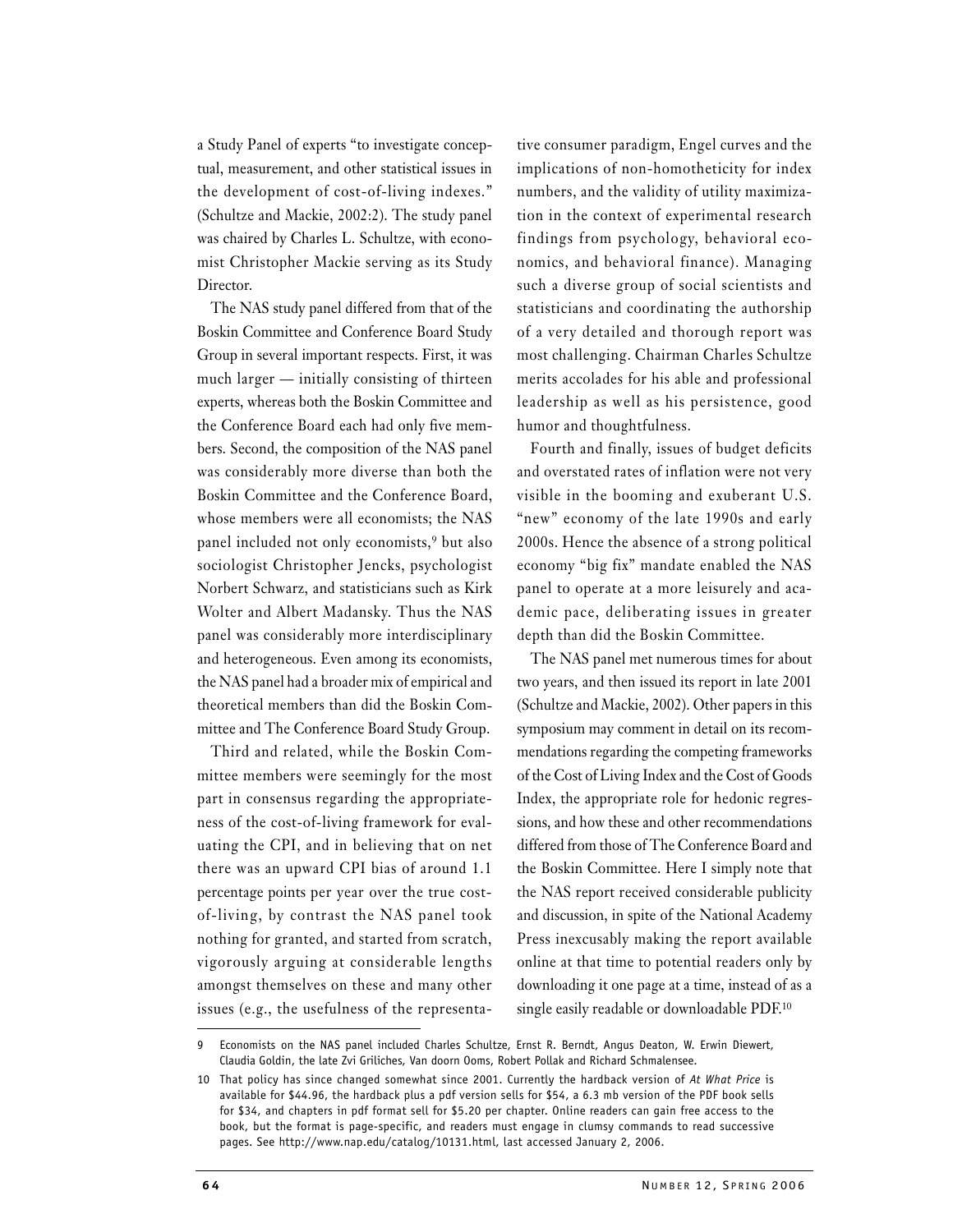## **The Second Five Years After the Boskin Report: Revisionism?**

Subsequent to the Boskin Committee report, the BLS has reaffirmed its commitment to operating within the cost-of-living framework, even though the NAS panel had noted that "for many (perhaps even most) purposes, the distinctions (between the cost-of-living and cost-of-goods approaches) are less important than they might seem."11 For example, in its most recent Handbook of Methods, the BLS states:

"Although the CPI cannot be said to equal a cost-of-living index, the concept of the COLI provides the CPI's measurement objective and the standard by which we define any bias in the CPI. BLS long has said that it operates within a cost-of-living framework in producing the CPI. That framework has guided, and will continue to guide, operational decisions about the construction of the index."12

Even as the BLS began implementing a number of changes recommended by the Boskin Committee, academic research documented that in some categories, the CPI is likely to have been downward biased, rather than upward biased. This research initially was in response to a wellknown paper by Nordhaus (1997b) on the price of light, whose price increase he argued would have been overstated using CPI methods by around 1.4 percentage points per year since about 1800. Hulten (1997) argued that if this bias were true for the overall CPI and constant over time, then the implied standard of living for U.S. households in 1800 would have been implausibly low. Gordon (2004) calculated that had the bias in the overall CPI been 1.4 percentage points annually since 1800, then in 1800 the median U.S. household would have been able to purchase only 1.3 pounds of potatoes per day, with nothing left over for clothing, shelter or other goods. Hulten's and Gordon's argument echoes a point made at least back to Triplett (1971), who pointed out that the CPI bias was likely to be negative for some product categories and positive for others, suggesting that the sign of the overall bias was indeterminate.13

Noting that in his earlier research he had documented that for durable goods the CPI had been upward biased between 1948 and 1983, former Boskin Committee member Gordon argued that if one makes the plausible assumption that the CPI for durable goods was upward biased over the entire 20<sup>th</sup> century, then in order for real income levels to have been plausible in the early 1900s, some other major component of the CPI must have been downward biased (Gordon and vanGoethem, 2005). Gordon (2004) presents persuasive evidence that for apparel, there has indeed been a downward bias in the CPI, due primarily to the inability to link style changes reliably; moreover, for related reasons hedonic pricing methods are unlikely to mitigate this bias. This downward bias may well persist into the present context.

Gordon and vanGoethem (2005) document CPI downward bias for shelter (tenant rent), reflecting in part non-response by tenants who moved just as rents were being raised.14 Using a variety of data sources, Gordon and vanGoethem estimate that since 1914 and up through the mid-1980s when the BLS implemented a number of changes, the CPI bias was surprisingly consistent at about -1 percentage points per year. Since the mid-1980s, however, the shelter CPI bias is likely to be negligible.

<sup>11</sup> Johnson, Reed and Stewart (2005:3). I have spelled out their COLI and COGI abbreviations.

<sup>12</sup> U.S. Bureau of Labor Statistics (2005), as quoted in Johnson, Reed and Stewart (2005). An earlier statement is that by Greenlees (2001).

<sup>13</sup> This suggests as well that use of the term "bias" may be unnecessarily pejorative, and that a better description of the measurement goal is to assess the "net inaccuracy" of the CPI.

<sup>14</sup> This rationale was apparently first developed by Crone, Nakamura and Voith (2003).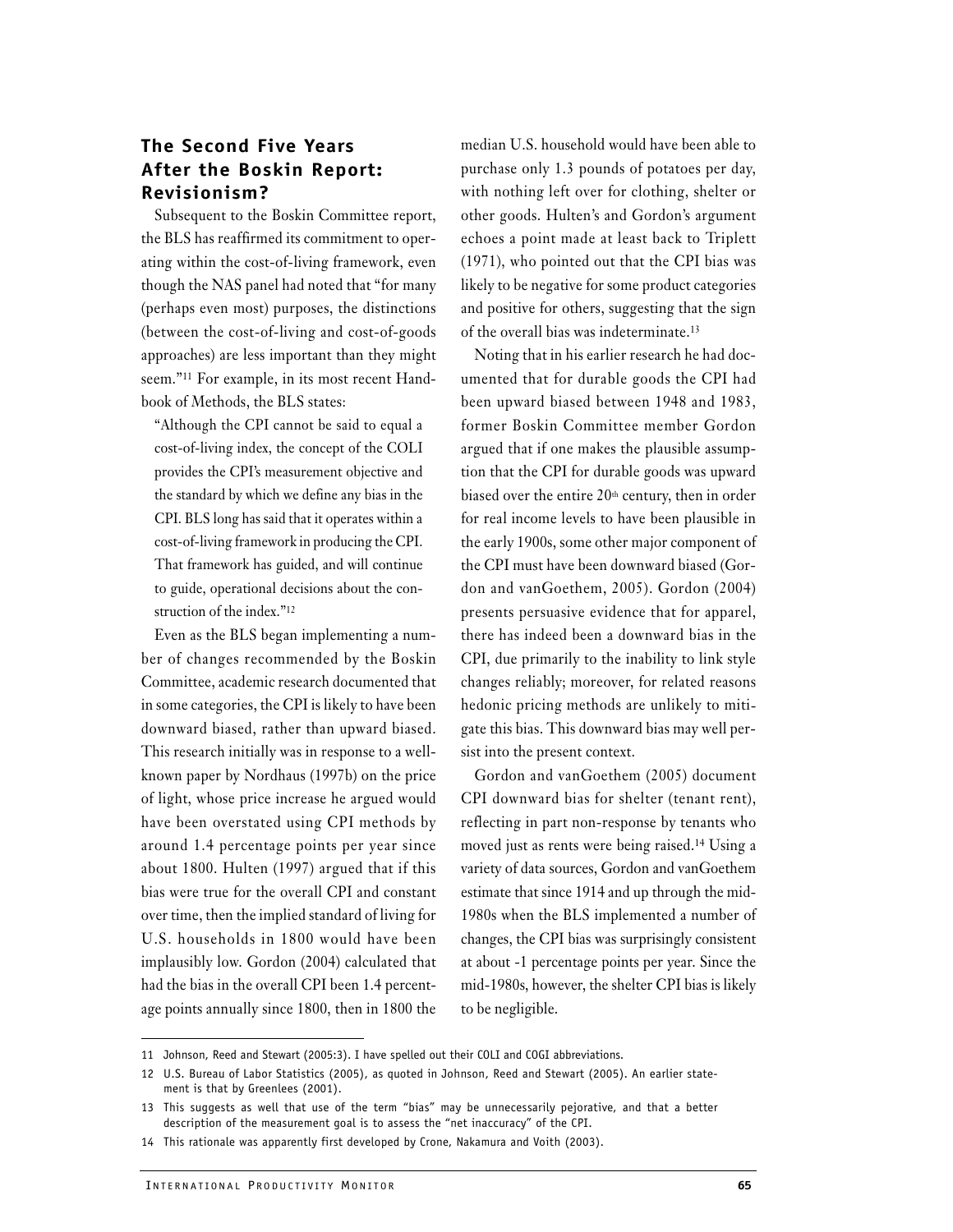#### **Table 1**

### **BLS Estimates of Lower and Upper Level Substitution Methodological Variations**

(Annualized Per cent Changes, December 1999 through December 2004)

| <b>BLS Index/Difference:</b>      | CPI-U-XL | CPI-U  | C-CPI-U | Lower | Upper  | <b>Total</b> |
|-----------------------------------|----------|--------|---------|-------|--------|--------------|
| All Items                         | 2.77     | 2.49   | 2.09    | 0.28  | 0.40   | 0.68         |
| <b>CPI Major Groups:</b>          |          |        |         |       |        |              |
| Food and Beverages                | 2.9      | 2.6    | 2.3     | 0.3   | 0.3    | 0.6          |
| Housing                           | 3.0      | 3.0    | 2.8     | 0.0   | 0.2    | 0.2          |
| Apparel                           | $-0.3$   | $-1.8$ | $-2.2$  | 1.5   | 0.4    | 1.9          |
| Transportation                    | 2.4      | 2.1    | 1.8     | 0.3   | 0.3    | 0.6          |
| Medical Care                      | 4.5      | 4.4    | 4.3     | 0.1   | 0.1    | 0.2          |
| Recreation                        | 1.8      | 1.2    | 0.7     | 0.6   | 0.5    | 1.1          |
| Education/Communication           | 2.5      | 1.9    | 0.0     | 0.6   | 1.9    | 2.5          |
| Education                         | 6.5      | 6.3    | 6.5     | 0.2   | $-0.2$ | 0.0          |
| Communication                     | $-1.4$   | $-2.3$ | $-4.8$  | 0.9   | 2.5    | 3.4          |
| Other Goods & Services            | 3.5      | 3.2    | 2.8     | 0.3   | 0.4    | 0.7          |
| Special Aggregates:               |          |        |         |       |        |              |
| Food                              | 2.9      | 2.6    | 2.3     | 0.3   | 0.3    | 0.6          |
| Energy                            | 6.8      | 6.5    | 6.1     | 0.3   | 0.4    | 0.7          |
| All Items Less Food and<br>Energy | 2.4      | 2.1    | 1.7     | 0.3   | 0.4    | 0.7          |
| Commodities & Services            |          |        |         |       |        |              |
| Commodities                       | 1.8      | 1.3    | 0.6     | 0.5   | 0.7    | 1.2          |
| <b>Services</b>                   | 3.5      | 3.3    | 3.2     | 0.2   | 0.1    | 0.3          |

Source: Johnson, Reed and Stewart (2005:5), Table 1.

In terms of substitution bias, the Boskin Committee estimated the upper level bias to be 0.15 per cent per year, while that at the lower level was 0.25 per cent, yielding a total substitution bias of 0.40 per cent annually. In 1999, the BLS converted the CPI from its traditional Laspeyres-type computation to one using geometric means at the item strata level, thereby altering lower level price computations for about 61 per cent of the index (Johnson, Reed and Stewart, 2005:4). Consistent with recommendations from the Boskin Committee, The Conference Board Study Group, and the NAS Panel, in 2002 the BLS addressed upper level substitution bias by using a Tornqvist formula and expenditure data from both the base and current period in

the upper level aggregation, and publishing the resulting chained CPI index ("C-CPI-U") as a separate and distinct index from the CPI-U.15

BLS officials have recently published estimates of the effects of these upper and lower level substitution methodological variations on the growth of the CPI, annualized over the December 1999 — December 2004 time period. The BLS results are reproduced in Table 1, where CPI-U-XL is the (now experimental) traditional Laspeyres index, CPI-U employs geometric mean aggregation at the lower level, C-CPI-U is the experimental chained CPI, Lower is the difference between CPI-U-XL and CPI-U, Upper is the difference between CPI-U and C-CPI-U, and Total is the sum of Lower and Upper.

<sup>15</sup> Since expenditure data are only available with a time lag, a geometric means formula is used to estimate the indexes initially, and then the figures are revised when the final expenditure data become available. Another index, based on the old Laspeyres CPI methodology, is now published experimentally, and is dubbed the "CPI-U-XL" index. See Johnson, Reed and Stewart (2005:4-5).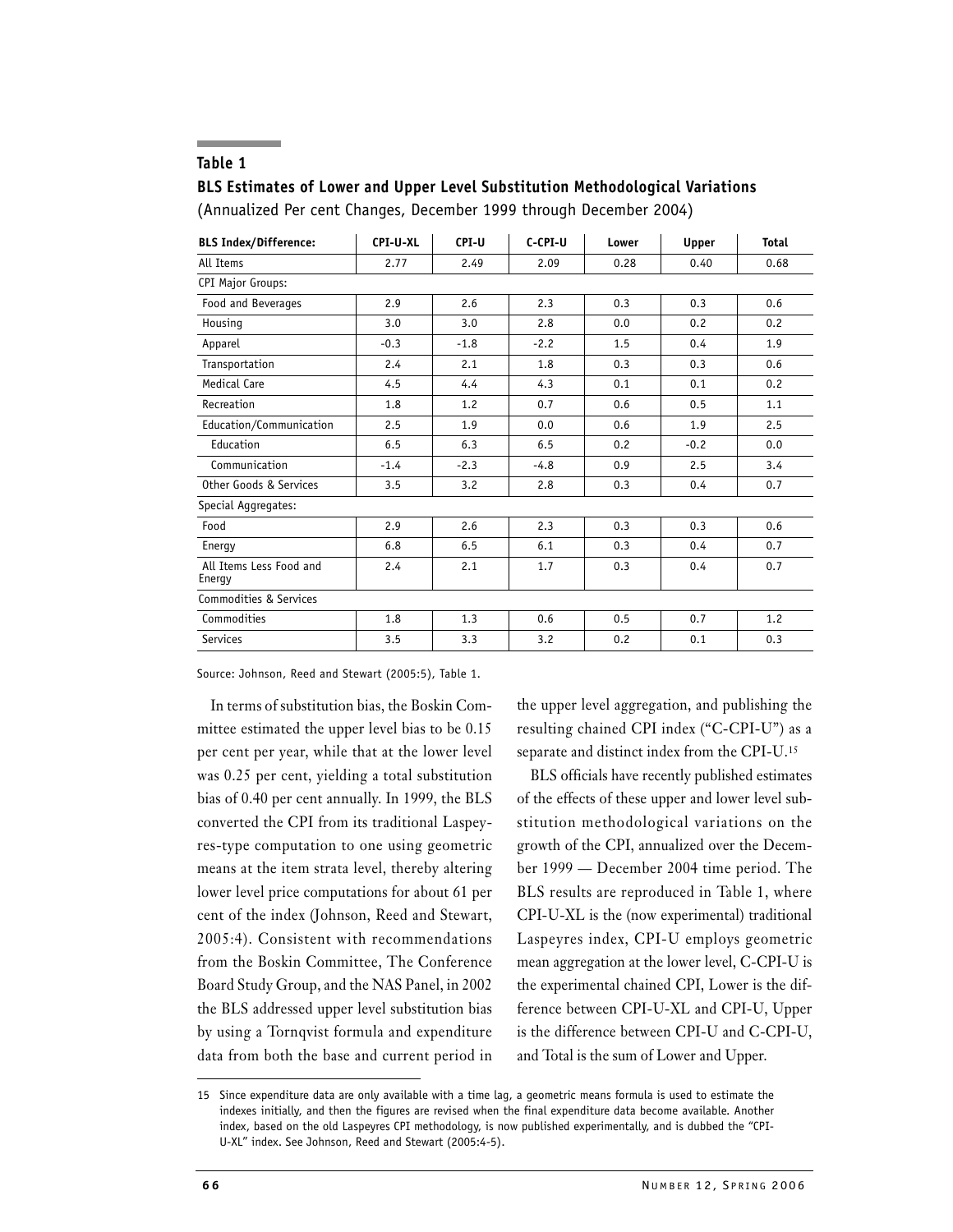As expected, with easier substitution apparel has a large lower effect, whereas housing and medical care, with little lower level substitution, only have small lower level effects. Overall, the lower level impact is estimated at 0.28 per cent annually, while that for the upper level is larger at 0.40 per cent, yielding a total substitution effect of 0.68 per cent per year. However, BLS notes that while this upper level impact is on average 0.4 per cent annually, between 2000 and 2004 it varied considerably, being much larger in 2000 than in later years at 0.80, 0.28, 0.36, 0.17 and 0.41, respectively, between 2000 and 2004.16

In summary, regarding substitution bias, while the lower level substitution bias has been mitigated by implementing a geometric means procedure, at the upper level the difference between the experimental chained index and the flagship CPI-U remains considerable at about 0.4 per cent per year, although there is some evidence suggesting a decline in more recent years.

A set of issues receiving considerable attention in the Boskin Committee and especially the NAS Panel report was that of quality adjustment and hedonics. Hedonic methods have been used since February 1988 in the rental housing component of the CPI to make minor adjustments based on the aging of the housing units sampled, and have also been used in the apparel component of the CPI since January 1991. These two adjustments have tended to increase rather than decrease the rate of CPI growth — by 0.39 percentage points per year for apparel compared to previous methods, and by 0.31 points for the affected housing indexes (Johnson, Reed and Stewart, 2005:11).

Between January 1998 and October 2000 the BLS introduced hedonic regression adjustments for eleven product classes, including computers (January 1998), televisions (January 1999), audio equipment and video cameras (January 2000), VCRs and DVD players (April 2000), refrigerators/freezers, microwave ovens and college textbooks (July 2000), and washers and dryers (October 2000). Excluding housing, the combined weight of the item categories undergoing hedonic price adjustment is about 3.01 per cent, and if one excludes in addition apparel, the weight is but 0.85 per cent. Hence, hedonic adjustment is of relatively minor importance. In some cases the hedonic adjustments increased the CPI (washers), whereas in other cases they decreased it (dryers); excluding personal computers the net effect of hedonic price adjustment on the growth of the all-item CPI has been less than one hundredth of one per cent per year, i.e. 0.005 per cent (Johnson, Reed and Stewart: 9-11).

Personal computers have long been the focus of hedonic price adjustment research.17 Even as the NAS panel was deliberating, the BLS began considering the impacts of employing hedonic methods in real time for personal computers, such as those developed by Ariel Pakes (2003). However, since September 2003 the BLS has replaced hedonic-based adjustments for personal computers with attribute pricing using web-based specific manufacturer's component cost information to estimate values for model features. According to the BLS,

"The attribute cost adjustment process has a database of 250 to 300 variables/items which are updated monthly. This alternative method for quality adjustments allows for more adjustments to be calculated, as many of the items that change in a PC are not specifically covered in a hedonic model."18

The BLS reports that compared to the previous hedonic method, between April 2004 and September 2004 the new attribute method resulted in a slightly higher decline in the PC

<sup>16</sup> Johnson, Reed and Stewart (2005:7), Table 2. All items lower level effects were less volatile, though falling over the same time period, from 0.30 per cent in 2000 to 0.23 per cent in 2004.

<sup>17</sup> See, for example, Berndt and Rappaport (2001) and the references cited therein.

<sup>18</sup> Johnson, Reed and Stewart (2005), p. 12 and footnote 24, p. 16.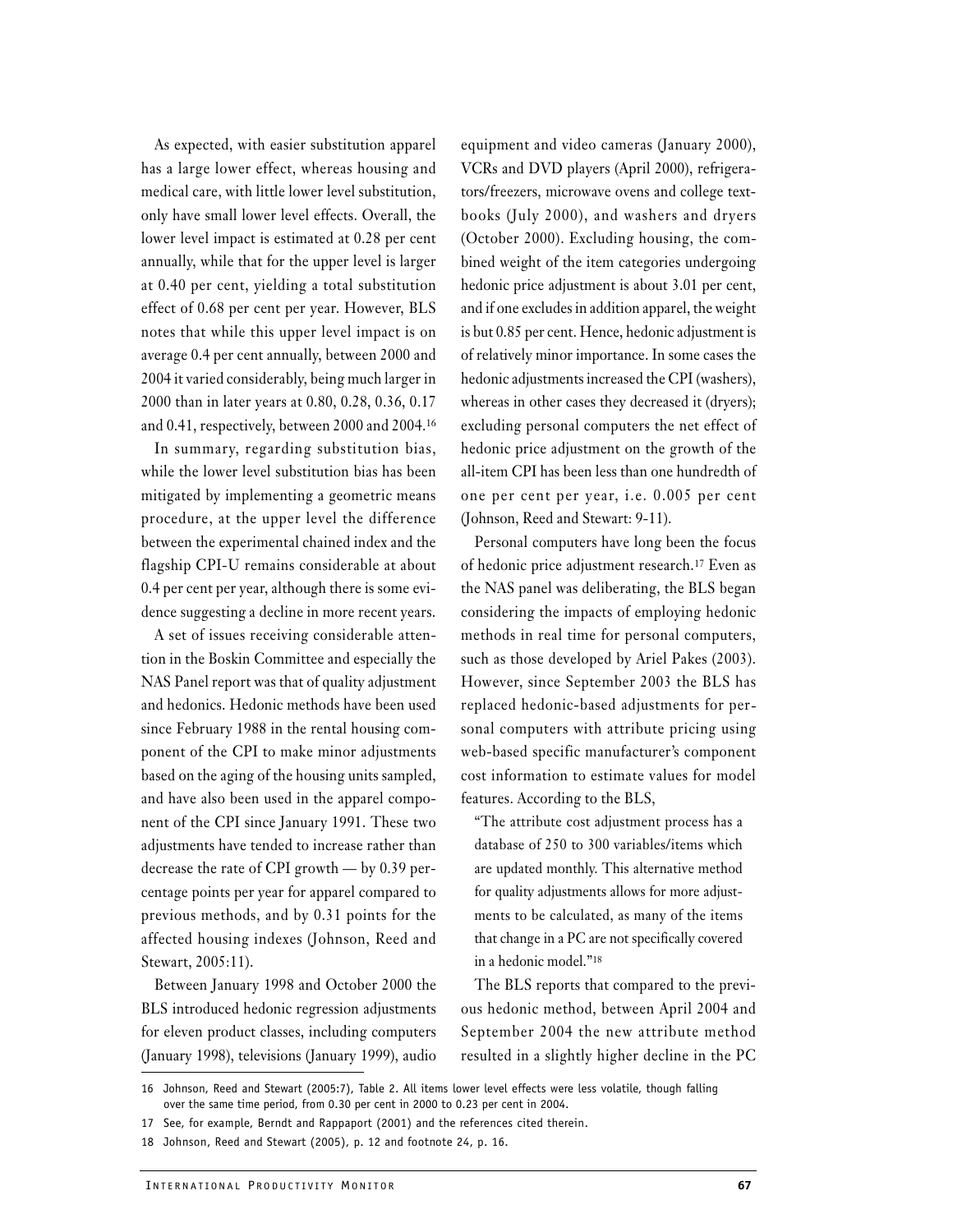index, an annualized rate of -9.78 per cent compared to -8.58 per cent for the hedonic method (Johnson, Reed and Stewart, 2005: 13).

In summary, while a modest amount of hedonic pricing was implemented in the BLS' CPI program since the Boskin Committee report, since 2000 no new categories have undergone hedonic adjustment, and that for personal computers has been dropped, replaced with an attribute approach. While hedonic price adjustments to the CPI have received considerable attention and been the source of much controversy, in fact their contribution to the CPI is currently miniscule.

Finally, regarding updating the market basket, since 2002 the BLS has updated expenditure weights based upon consumer expenditure surveys every two years, considerably more rapidly than the roughly every ten years in the past. The lag time between survey initiation and completion has also been shortened. BLS estimates that for 2004 the increase in the CPI-U was 0.06 percentage points lower than it would have been had the old weights been utilized. Moreover, the outlet sample is now rotated every four rather than five years, resulting in a more up-to-date basket of goods, particularly high tech goods, according to the BLS (Johnson, Reed and Stewart, 2005:13). Just how up-to-date the sampled items are remains somewhat unclear, however. Chwelos, Berndt and Cockburn (2005), for example, have reported that personal digital assistants were not an explicit category within the CPI; moreover, they find that for these PDAs, hedonic adjustments result in substantially higher rates of measured price decline than does the matched model method. During the recent Christmas shopping season, high tech communications equipment integrated with cameras and other personal filing information have become leading-selling electronic items. It would be useful and perhaps reassuring if the BLS periodically announced what new types of products were being captured in its changing CPI market basket.

## **Major Unfinished Business: The Medical CPI (and PPI and PCE Deflator?)**

The Boskin Committee assigned a medical care CPI bias of 3.0 percentage points annually, noting in particular that in 1995-1996 the PPI (which they interpreted as to some extent taking changing outcomes into account as contrasted with CPI repricing of fixed inputs) had risen about 2.0 percentage points more slowly than the CPI, especially in the physician and hospital categories (Boskin et al., 1996:59).

Three major recommendations of the Boskin Committee were that: (i) the weight assigned medical care should not be based just on consumers' out of pocket medical care and health insurance expenditures, but it should also include employer-financed health insurance contributions, as well as expenses paid by Medicaid and Medicare, thereby approximately doubling the weight of medical care in the CPI, from 7.4 per cent to about 16 per cent (Boskin et al., 1996:58); (ii) that the medical care category should receive a substantial component of the CPI's future research investment; and (iii) "...we strongly endorse a move in the CPI away from the pricing of health care inputs to an attempt to price medical care outcomes." (Boskin et al., 1996:60)

In comparison, the NAS panel recommended:

- that the BLS compile and publish an "expanded scope medical CPI" that included employers' (but not Medicare and Medicaid) health insurance payments;
- the BLS convene a task force in collaboration with the Centers for Medicare and Medicaid Services and others to implement construction and publication of a total medical care expenditure price index, encompassing purchases from all health care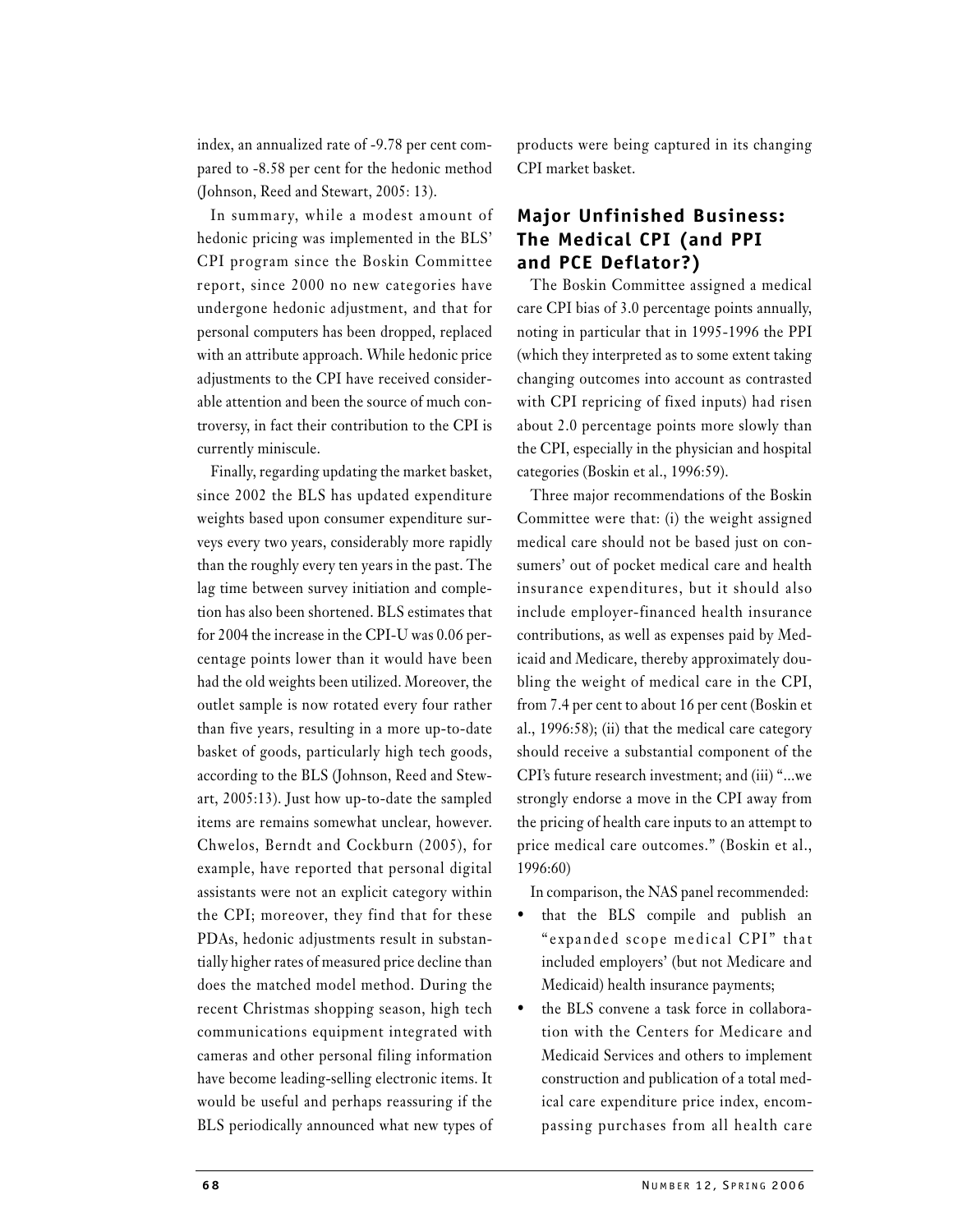payers — governments, private third-party insurers, and consumers;

- against the BLS making immediate attempts to adjust medical care expenditures for changes in outcomes quality (mortality, morbidity and quality of life), since the NAS panel members recognized "the formidable measurement challenges and do not know how best to proceed," as well as the need for "considerably more research, much of it interdisciplinary"; (Schultze and Mackie, 2002:190) and
- that the BLS consider developing a diseaseor diagnosis-based elementary unit for pricing episodes of treatment rather than the current input-based "industry" or medical care strata, initially experimenting with 15 to 40 randomly chosen diagnostic categories drawn from commercially available retrospective medical claims databases (Schultze and Mackie, 2002:188-189).

Regarding this last recommendation, the NAS panel recognized that in 1998 the BLS aggregated inpatient and outpatient hospital services into a single stratum, thereby allowing for substitution between them, but also noted explicitly that hospitals were only one area of potential bias from input substitution (Schultze and Mackie, 2002:188).

How has the BLS responded to these differing, and at times inconsistent, recommendations? First, regarding the use of an expanded scope medical CPI that includes employers' contributions to employees' health insurance and medical care costs in weighting the medical care component of the CPI, as far as I can tell this has not received much attention from the BLS. Indeed, a recent presentation by the BLS to the Federal Economic Statistics Advisory Committee ("FESAC") noted the recommendation, but did not discuss it in any detail, other than pointing out that given the new

2002 weights from the Consumer Expenditure Survey, as of December 2004, the medical care weight was 6.13 per cent, down from the 7.4 per cent cited by the Boskin Committee final report.19 However, the Bureau of Economic Analysis is examining weight and other medical care price index issues, in part because the Personal Consumption Expenditure component of the implicit Gross Domestic Product price deflator weights medical care by total expenditures, rather than simple out-ofpocket costs (Aizcorbe and Nestoriak, 2005).

Second, regarding inconsistent recommendations from the Boskin Committee and the NAS panel concerning incorporation of changing health care outcomes and other quality adjustment into the medical CPI, as best as I can determine BLS has not done any in-house research in this area, and thus it has implicitly agreed with the NAS panel rather than the Boskin Committee recommendation. Recent research by David Cutler and Rosen (2005), as well as by Daniel Slesnick (2005), is beginning to address these quality adjustment and outcomes issues. Provocative research findings on real output growth and price declines in the mental health sector during the 1990s have also been reported by Berndt, Busch, Frank and Normand (2005).

Third, regarding BLS collaboration with the Centers for Medicare and Medicaid Services, as well as with other agencies, to construct and publish a total medical care expenditure price index, while the opportunities here are considerable, particularly as the Medicare Part D Drug Benefit has now come into effect (on this, see, for example, Platt and Ommaya, 2005), as best I can determine, relatively little has been accomplished to date in this context.

Fourth, concerning experimental episodesbased price indexes based on retrospective claims data, here the BLS has undertaken a

<sup>19</sup> Johnson, Velez, and Breadley (2005), slides #16 and 6.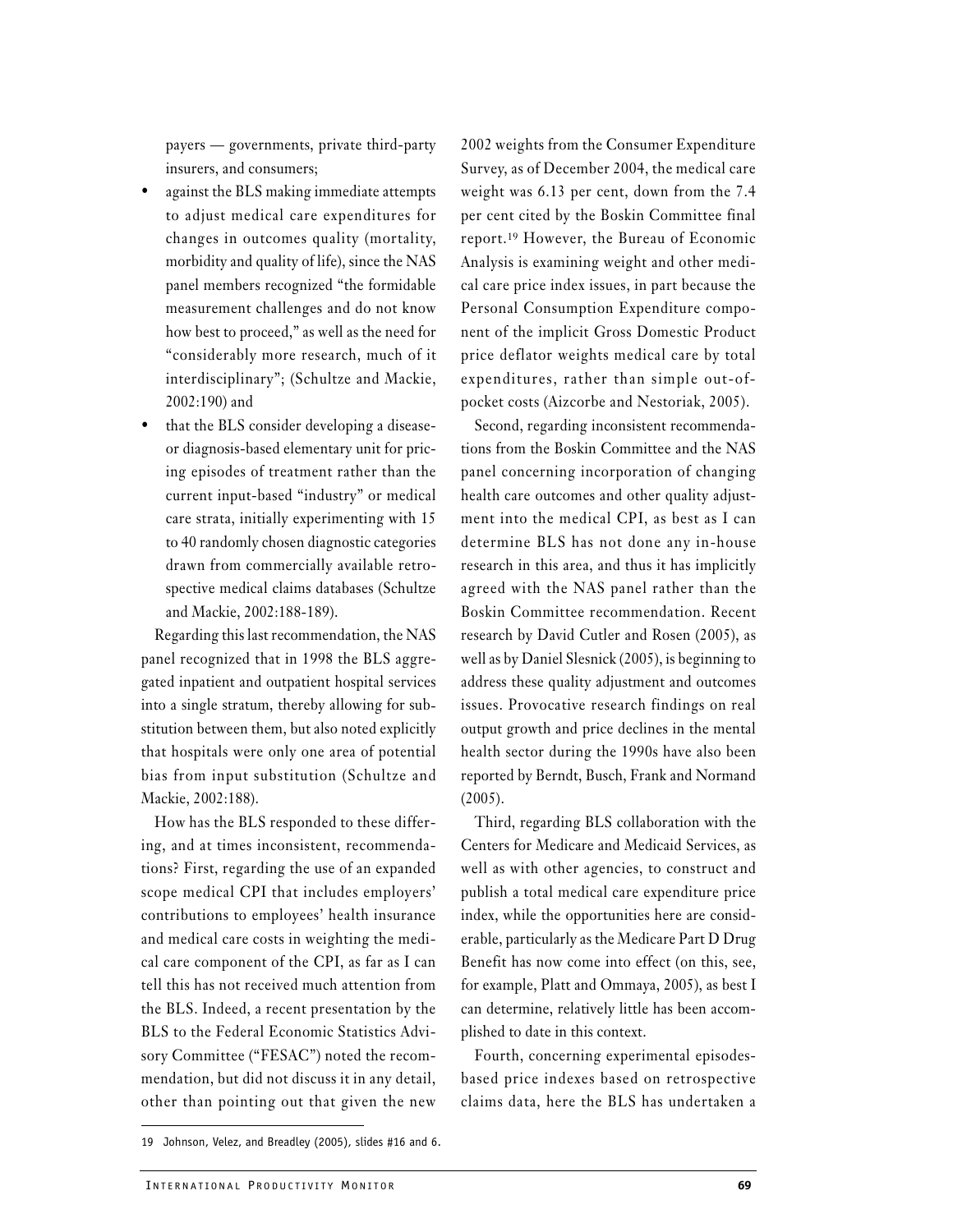research initiative jointly with Medstat, a commercial retrospective medical claims data base vendor. Using monthly data from January 1998 through December 2002, the researchers utilized an "episode grouper" from Medstat to group claims into disease-treatment episodes, and then randomly sampled 40 conditions using alternatively expenditure vs. population (simple count of number of episodes treated) weights. Medstat claims were drawn from and compared with BLS price quotes from three metropolitan areas — Boston, New York and Philadelphia. Both small samples (the same size as those used by the BLS in collecting data for the CPI) and large samples (about ten times the BLS sample size) were used to create alternative price indexes (Medstat, 2004).

The central finding from this research reported by the authors is that for the most part, while there appear to be very different trends among cities and methods over shorter time periods, after 48 months the cumulative estimated price changes for the various methods are not statistically different. In general and with several exceptions, while point estimates of the disease-based price indexes tend to suggest smaller price index growth after 48 months than does the medical CPI for each of the three cities, the bootstrap-based estimated standard errors are very large (a common characteristic of medical claims data, where a relatively small number of outliers observations can make means relatively volatile), resulting in the inability to reject the null hypothesis of no difference between them at usual p-values (Song et al., 2005).

There are a number of shortcomings to this research, and I have argued elsewhere that the absence of evidence here should not be inter-

preted as evidence of absence (Berndt, 2005). The BLS has acknowledged some of these issues, particularly those involving the large sample variances in both episode prices and utilization across cities and over time;<sup>20</sup> much detailed empirical investigative research needs to be done regarding implications for price and quantity measurement of using alternative commercially or publicly available episode groupers.21 While these preliminary results are perhaps initially disappointing, it is reassuring to see the BLS commit to carrying out this NAS panel recommendation, and I hope that the BLS, BEA and others will continue to engage fully in this important line of research. Moreover, while the retrospective claims data bases do not in general include the uninsured, it is important that future research also focus on price and quantity measurement of health care received by the uninsured.

One issue not raised by the various committees and panels involves an unforeseen development, and that is adoption of the Medicare Part D Prescription Drug Benefit as of January 1, 2006. For those elderly currently uninsured or receiving only partial prescription drug benefits, the new Medicare Part D benefit will likely result in reduced prices and out-of-pocket payments; for those previously receiving drug benefits from private pension plans, whether out-ofpocket payments and prices are greater or less than pre-January 1, 2006 depends on the nuances of what looks like very heterogeneous benefit designs among various private plans. How the BLS ideally should and will in fact deal with these new out-of-pocket payment regimes, and how they ought and will be linked to previous payment structures, raises very challenging

<sup>20</sup> Johnson, Velez and Bradley (2005), especially slides #17-19.

<sup>21</sup> On this, see Berndt (2005) and Aizcorbe and Nestoriak (2005), slide #16. I note in passing that while the NAS panel report recommended (Schultze and Mackie (2002:189) that the BLS pay particular attention to the possibility that the retrospective claims based episode treatment price index would "jump" at the linkage point when weights changed (i.e., annually in December — January), this issue was not addressed at all by Song et al. (2005).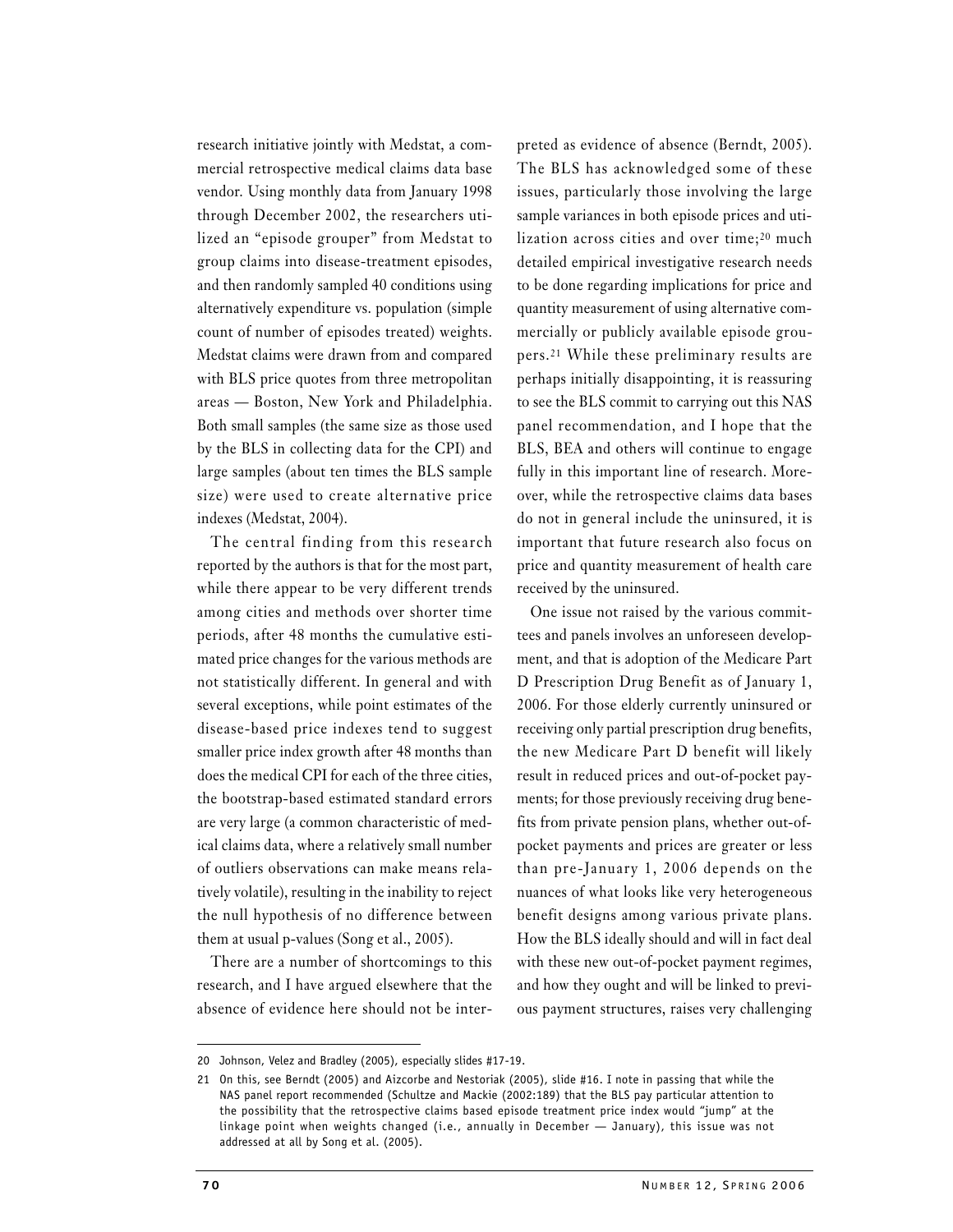new issues, as well as older ones involving nonlinear pricing schedules and substitution among insurance plans.22

A striking feature of the current environment, and a stark reminder of how public discussion of CPI measurement issues emanates from political economy considerations, involves prescription drugs and the elderly. In the 1990s, there was great concern about how uninsured senior citizens were being forced to pay cash prices for prescription drugs, prices that were not benefiting from the growing buying power of managed care organizations, and that as a result prescription drug prices for uninsured senior citizens were rising more rapidly than the prescription drug component of the CPI. Adjusting seniors' entitlement payments downward from growth in the CPI as the Boskin Commission seemed to recommend, it was argued, was therefore truly unfair. Today one does not hear any discussion about the Medicare Part D drug benefit providing a rationale for de-linking entitlement escalation from growth in the CPI, since the prescription drug component of the CPI is now likely to overstate price growth for those now enjoying benefits of Medicare Part D.

#### **Concluding Remarks**

Much progress has been made by the BLS over the years in implementing methodological changes that have helped reduce the net inaccuracy of the CPI (and, implicitly, of the PPI as well). While understandably it must be tiring and frustrating for BLS officials to be perpetually accused of biasing upward the CPI, I believe the BLS and its professional staff have generally responded professionally and constructively to recommendations from the various committees and study groups that have released reports

examining the net inaccuracies of the CPI. The academic community, including former commission members, has also demonstrated a willingness to reconsider and perhaps even reverse earlier conclusions regarding CPI bias. Professional confidence in the reliability of the CPI has I believe increased since publication of the Boskin Committee report in 1996.

But much research and hand-to-hand combat with microeconomic data remains to be done, particularly, I believe, with the medical carerelated price indexes. While the United States is somewhat unique in the substantial role played by the private sector in paying for medical care, issues of price measurement, cost-effectiveness, and adjusting medical expenditures for changes in quality and health care outcomes pervade all countries — even those that provide health care insurance on a universal basis.23

### **References**

- Aizcorbe, Ana and Nicole Nestoriak (2005) "PCE Deflators for Medical Care: A Progress Report," Powerpoint presentation to BEA Advisory Committee Meeting, Washington D.C., November 4.
- Berndt, Ernst R. (2005) "Comments on Xue Song, William D. Marder, Robert Houchens, Jonathan E. Conklin and Ralph Bradley, 'Can A Disease-Based Price Index Improve the Estimation of the Medical CPI?'" forthcoming in W. Erwin Diewert, John E. Greenlees and Charles R. Hulten (eds.) *Price Index Concepts and Measurement*, draft manuscript, National Bureau of Economic Research, Conference on Research in Income and Wealth.
- Berndt, Ernst R., Alisa B. Busch, Richard G. Frank and Sharon-Lise Normand (2005) "Real Output in Mental Health Care During the 1990s," Cambridge, MA: National Bureau of Economic Research, Working Paper No. 11557, August.
- Berndt, Ernst R. and Neal J. Rappaport (2001) "Price and Quality of Desktop and Mobile Personal Computers: A Quarter Century Historical Overview," *American Economic Review*, Vol. 91, No. 2, May, pp. 268-273.

<sup>22</sup> Some of these issues are discussed in Aizcorbe and Nestoriak (2005), slides #13-15, and in Johnson, Velez and Bradley (2005), slides #12-13 and 23-26.

<sup>23</sup> For a discussion linking price index research in health care to cost-effectiveness analyses, see Triplett (1999).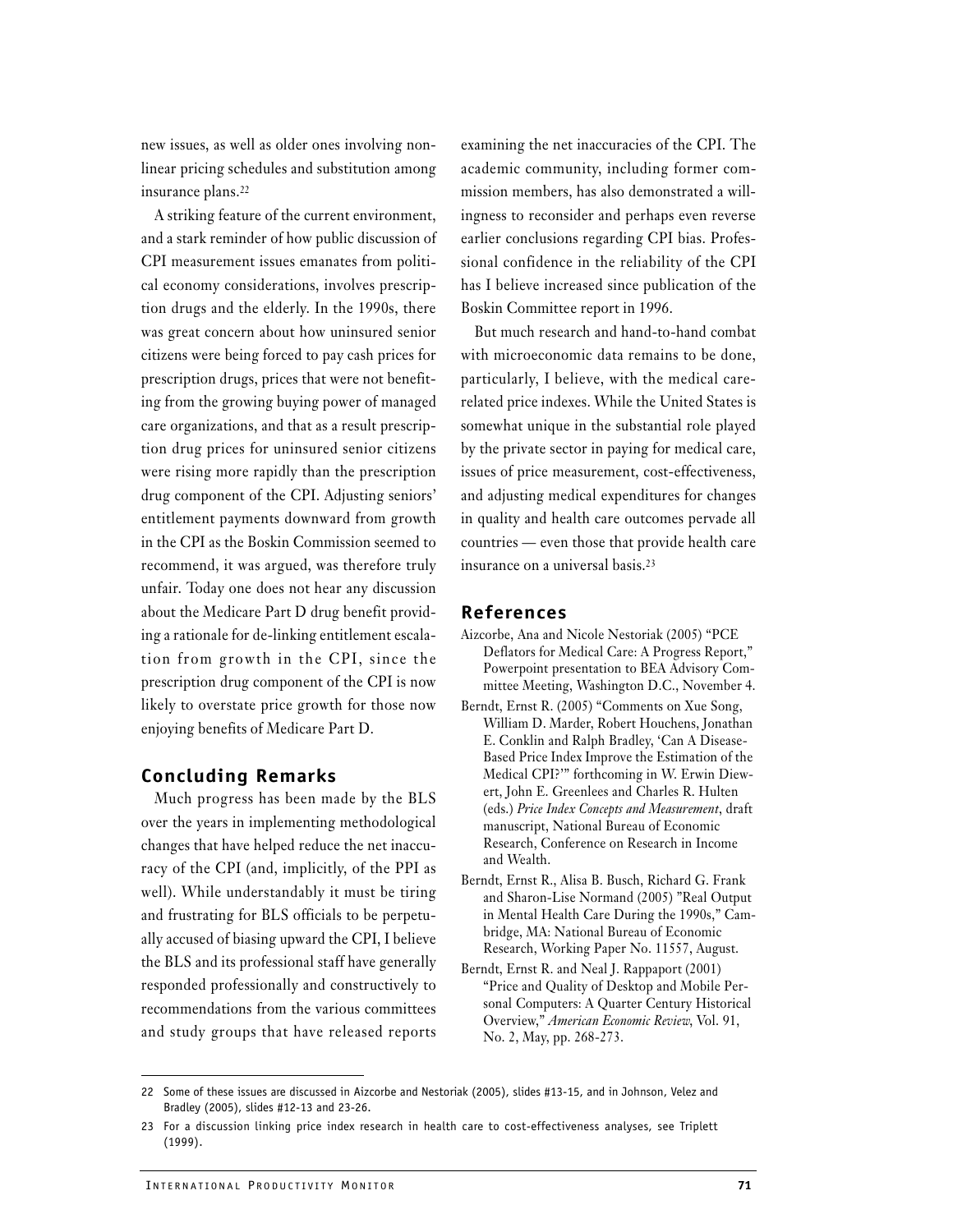Black, Chris (1997) "Clinton backs away from CPI panel plan: Congress debates changing inflation index," *Boston Globe*, March 14, pp. D4.

Boskin, Michael J., Ellen M. Dulberger, Robert J.Gordon, Zvi Griliches and Dale W. Jorgenson (1995) *Toward A More Accurate Measure of the Cost of Living*, Interim Report to the Senate Finance Committee from the Advisory Commission to Study the Consumer Price Index (Washington DC: U.S. Government Printing Office) September 15.

Boskin, Michael J., Ellen M. Dulberger, Robert J. Gordon, Zvi Griliches and Dale W. Jorgenson (1996) *Toward A More Accurate Measure of the Cost of Living*, Final Report to the Senate Finance Committee from the Advisory Commission to Study the Consumer Price Index (Washington DC: U.S. Government Printing Office) December 4.

- Calmes, Jackie (1997) "New Washington Dance: Fix Price Index, Duck Blame," *The Wall Street Journal*, February 25, pp. A24.
- Chwelos, Paul, Ernst R. Berndt and Iain M. Cockburn (2005) "Faster, Smaller, Cheaper: An Hedonic Price Analysis of PDAs," Cambridge, MA, unpublished, June. Revision of "Valuing Mobile Computing: A Preliminary Price Index for Personal Digital Assistants," National Bureau of Economic Research, Working Paper 10746 (Cambridge, MA) September 2004.
- Crone, Theodore M., Leonard I. Nakamura and Richard Voith (2003) "The CPI for Rents: A Revisionist History," paper presented at the Brookings Workshop on Economic Measurement, Washington DC, May 23.
- Cutler, David M. and Allison Rosen (2005) "National Health Accounts: An Overview," Powerpoint presentation (Cambridge, MA: National Bureau of Economic Research) December 9.
- Feldstein, Martin S. (1997) "The Right Way to Adjust for Inflation," *The Wall Street Journal*, Editorial Page, February 26.
- Fiedler, Edgar and Gail D. Foster (1999) *Measuring Prices in a Dynamic Economy: Re-Examining the CPI* (New York: The Conference Board) October.
- Gordon, Robert J. (2004) "Apparel Prices 1914-93 and the Hulten/Bruegel Paradox," paper presented at the CRIW Conference on Price Index Concepts and Measurements, Vancouver, BC, June. Available at http://faculty-web.at.northwestern/economics/gordon/apparel.pdf.
- Gordon, Robert J. and Todd vanGoethem (2005) "A Century of Housing Shelter Prices: Is There A Downward Bias in the CPI?," Cambridge, MA: National Bureau of Economic Research, Working Paper No. 11776, November.
- Greenlees, John S. (2001) "The U.S. CPI and the Cost-of-Living Objective," paper prepared for the Conference on European Statisticians Joint ECE/ILO Meeting on Consumer Price Indices, November 2.
- Griliches, Zvi (1997) "Commentary: The Commission Report on the Consumer Price Index," in Measuring Inflation and Real Growth, Proceedings of the Twenty-First Annual Economic Policy Conference of the Federal Reserve Bank of St. Louis, *Federal Reserve Bank of St. Louis Review*, Vol. 79, No. 3, May/June, pp. 169-173.

Hulten, Charles R. (1997) "Comment" on Nordhaus, in Timothy F. Bresnahan and Robert J. Gordon (eds.) *The Economics of New Goods*, Chicago: University of Chicago Press for the National Bureau of Economic Research, pp. 66- 70.

- Johnson, David S., Stephen B. Reed and Kenneth J. Stewart (2005) "What Has Happened to Price Measurement Since the Boskin Report?," paper presented at the OECD Conference, "Inflation Measures: Too High – Too Low – Internationally Comparable?" Paris, France, June 21-22.
- Johnson, David S., Frank Velez and Ralph Bradley (2005) "BLS Medical Care Price Indexes: FESAC Presentation," Powerpoint presentation to the Federal Economic Statistics Advisory Committee, Washington D.C., June 10.
- Kuttner, Robert (1997) "The CPI Fix," *Boston Globe*, March 10, pp. A15
- Medstat (2004) *Can Health Care Claims Data Improve the Estimation of the Medical CPI?*, Final Report to the Bureau of Labor Statistics, Santa Barbara, CA, revision dated November 12, 2004.
- Nordhaus, William D. (1997a) "Beyond the CPI: An Augmented Cost of Living Index," *Business Economics*, July, pp. 48-53.
- Nordhaus, William D. (1997b) "Do Real-Output and Real-Wage Measures Capture Reality? The History of Lighting Suggests Not," in Timothy F. Bresnahan and Robert J. Gordon (eds.), *The Economics of New Goods* (Chicago: University of Chicago Press for the National Bureau of Economic Research) pp. 29-66.
- Pakes, Ariel (2003) "A Reconsideration of Hedonic Price Indexes with an Application to PCs," *American Economic Review*, Vol. 93, No. 5, September, pp. 1578-1596.
- Platt, Richard and Alexander Ommaya (2005) "A Beneficial Side Effect of the Medicare Drug Benefit," *New England Journal of Medicine*, Vol. 353, No. 26, December 29, pp. 2742-2743.

Reinsdorf, Marshall and Jack E. Triplett (2005) "A Review of Reviews: Ninety Years of Professional Thinking About the Consumer Price Index," paper presented at the NBER-CRIW Confer